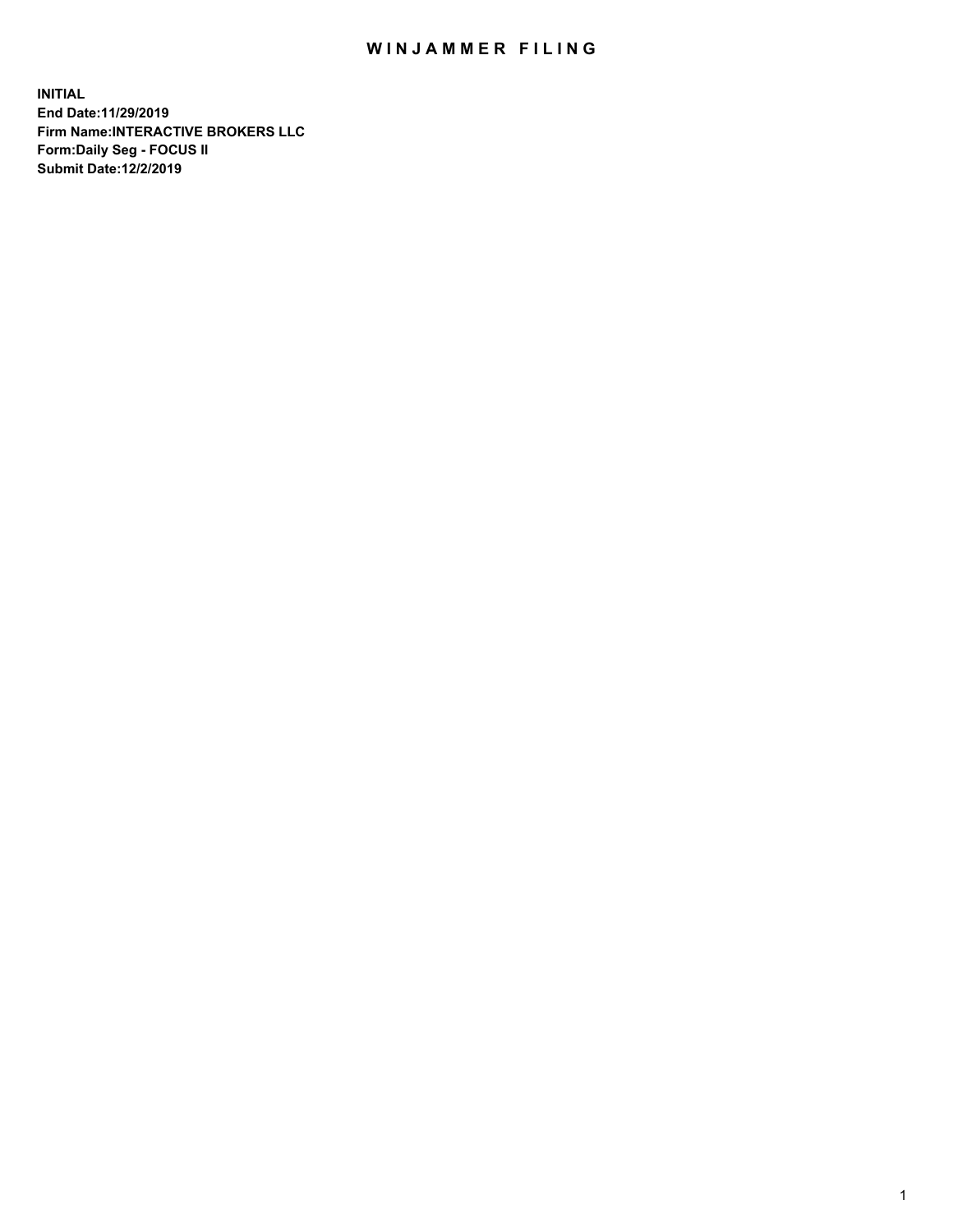**INITIAL End Date:11/29/2019 Firm Name:INTERACTIVE BROKERS LLC Form:Daily Seg - FOCUS II Submit Date:12/2/2019 Daily Segregation - Cover Page**

| Name of Company                                                                                                                                                                                                                                                                                                                | <b>INTERACTIVE BROKERS LLC</b>                                                                  |
|--------------------------------------------------------------------------------------------------------------------------------------------------------------------------------------------------------------------------------------------------------------------------------------------------------------------------------|-------------------------------------------------------------------------------------------------|
| <b>Contact Name</b>                                                                                                                                                                                                                                                                                                            | <b>James Menicucci</b>                                                                          |
| <b>Contact Phone Number</b>                                                                                                                                                                                                                                                                                                    | 203-618-8085                                                                                    |
| <b>Contact Email Address</b>                                                                                                                                                                                                                                                                                                   | jmenicucci@interactivebrokers.c<br>om                                                           |
| FCM's Customer Segregated Funds Residual Interest Target (choose one):<br>a. Minimum dollar amount: ; or<br>b. Minimum percentage of customer segregated funds required:% ; or<br>c. Dollar amount range between: and; or<br>d. Percentage range of customer segregated funds required between:% and%.                         | $\overline{\mathbf{0}}$<br>$\overline{\mathbf{0}}$<br>155,000,000 245,000,000<br>0 <sub>0</sub> |
| FCM's Customer Secured Amount Funds Residual Interest Target (choose one):<br>a. Minimum dollar amount: ; or<br>b. Minimum percentage of customer secured funds required:% ; or<br>c. Dollar amount range between: and; or<br>d. Percentage range of customer secured funds required between:% and%.                           | $\overline{\mathbf{0}}$<br>$\pmb{0}$<br>80,000,000 120,000,000<br>00                            |
| FCM's Cleared Swaps Customer Collateral Residual Interest Target (choose one):<br>a. Minimum dollar amount: ; or<br>b. Minimum percentage of cleared swaps customer collateral required:% ; or<br>c. Dollar amount range between: and; or<br>d. Percentage range of cleared swaps customer collateral required between:% and%. | $\overline{\mathbf{0}}$<br>$\underline{\mathbf{0}}$<br>0 <sub>0</sub><br>00                     |

Attach supporting documents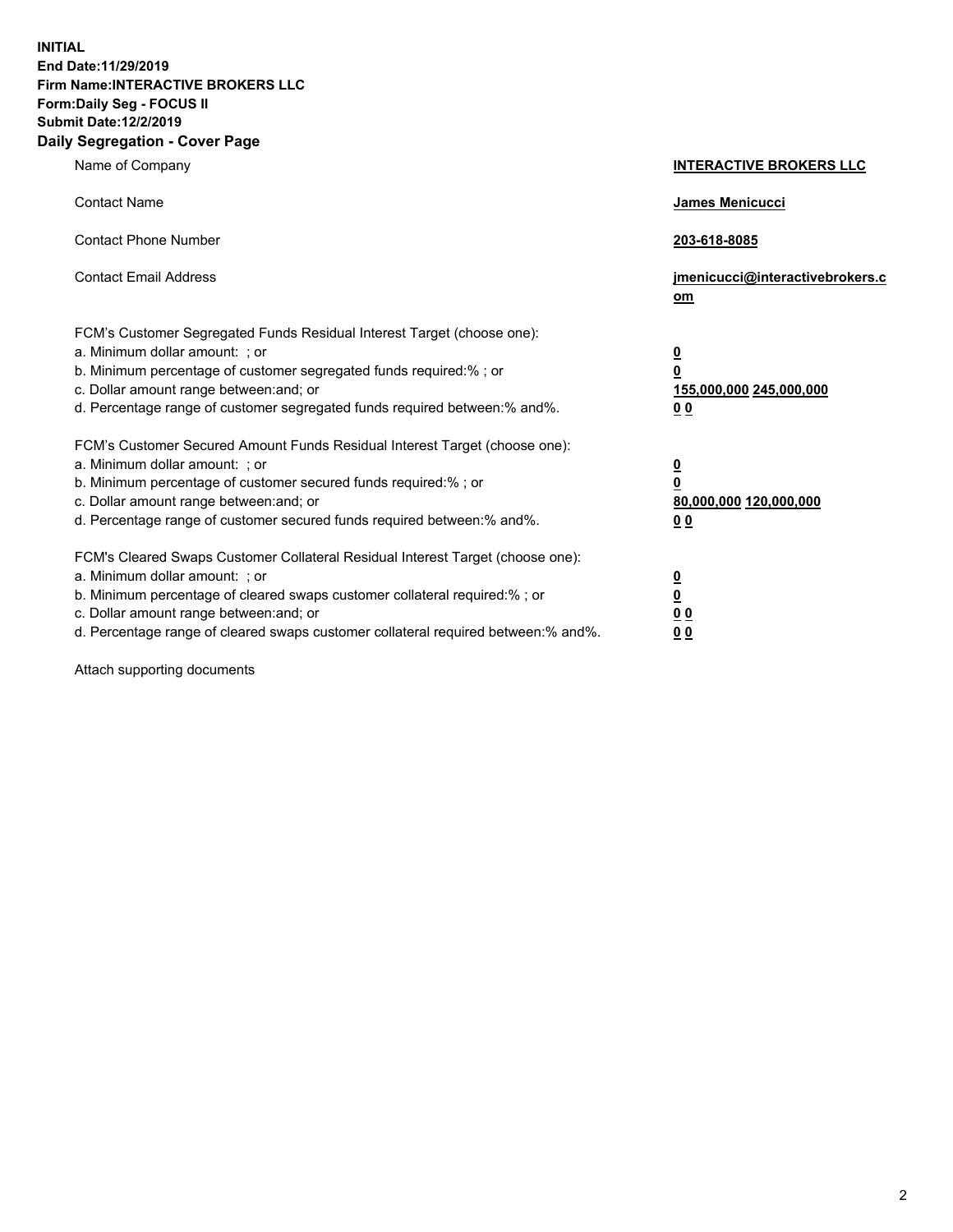## **INITIAL End Date:11/29/2019 Firm Name:INTERACTIVE BROKERS LLC Form:Daily Seg - FOCUS II Submit Date:12/2/2019 Daily Segregation - Secured Amounts**

| Daily Ocglegation - Occured Anioants                                                        |                                                                                                                                                                                                                                                                                                                                                                                                                                                                                                                                                                                                                                                                                                                                                                                                                                                                                                                                                                                                                                                                                                                                                                                                                                                                                                                                                       |
|---------------------------------------------------------------------------------------------|-------------------------------------------------------------------------------------------------------------------------------------------------------------------------------------------------------------------------------------------------------------------------------------------------------------------------------------------------------------------------------------------------------------------------------------------------------------------------------------------------------------------------------------------------------------------------------------------------------------------------------------------------------------------------------------------------------------------------------------------------------------------------------------------------------------------------------------------------------------------------------------------------------------------------------------------------------------------------------------------------------------------------------------------------------------------------------------------------------------------------------------------------------------------------------------------------------------------------------------------------------------------------------------------------------------------------------------------------------|
| Foreign Futures and Foreign Options Secured Amounts                                         |                                                                                                                                                                                                                                                                                                                                                                                                                                                                                                                                                                                                                                                                                                                                                                                                                                                                                                                                                                                                                                                                                                                                                                                                                                                                                                                                                       |
| Amount required to be set aside pursuant to law, rule or regulation of a foreign            | $0$ [7305]                                                                                                                                                                                                                                                                                                                                                                                                                                                                                                                                                                                                                                                                                                                                                                                                                                                                                                                                                                                                                                                                                                                                                                                                                                                                                                                                            |
| government or a rule of a self-regulatory organization authorized thereunder                |                                                                                                                                                                                                                                                                                                                                                                                                                                                                                                                                                                                                                                                                                                                                                                                                                                                                                                                                                                                                                                                                                                                                                                                                                                                                                                                                                       |
| Net ledger balance - Foreign Futures and Foreign Option Trading - All Customers             |                                                                                                                                                                                                                                                                                                                                                                                                                                                                                                                                                                                                                                                                                                                                                                                                                                                                                                                                                                                                                                                                                                                                                                                                                                                                                                                                                       |
| A. Cash                                                                                     | 493,375,711 [7315]                                                                                                                                                                                                                                                                                                                                                                                                                                                                                                                                                                                                                                                                                                                                                                                                                                                                                                                                                                                                                                                                                                                                                                                                                                                                                                                                    |
| B. Securities (at market)                                                                   | $0$ [7317]                                                                                                                                                                                                                                                                                                                                                                                                                                                                                                                                                                                                                                                                                                                                                                                                                                                                                                                                                                                                                                                                                                                                                                                                                                                                                                                                            |
| Net unrealized profit (loss) in open futures contracts traded on a foreign board of trade   | 11,998,623 [7325]                                                                                                                                                                                                                                                                                                                                                                                                                                                                                                                                                                                                                                                                                                                                                                                                                                                                                                                                                                                                                                                                                                                                                                                                                                                                                                                                     |
| Exchange traded options                                                                     |                                                                                                                                                                                                                                                                                                                                                                                                                                                                                                                                                                                                                                                                                                                                                                                                                                                                                                                                                                                                                                                                                                                                                                                                                                                                                                                                                       |
| a. Market value of open option contracts purchased on a foreign board of trade              | 96,030 [7335]                                                                                                                                                                                                                                                                                                                                                                                                                                                                                                                                                                                                                                                                                                                                                                                                                                                                                                                                                                                                                                                                                                                                                                                                                                                                                                                                         |
| b. Market value of open contracts granted (sold) on a foreign board of trade                | $-63,519$ [7337]                                                                                                                                                                                                                                                                                                                                                                                                                                                                                                                                                                                                                                                                                                                                                                                                                                                                                                                                                                                                                                                                                                                                                                                                                                                                                                                                      |
| Net equity (deficit) (add lines 1.2. and 3.)                                                | 505,406,845 [7345]                                                                                                                                                                                                                                                                                                                                                                                                                                                                                                                                                                                                                                                                                                                                                                                                                                                                                                                                                                                                                                                                                                                                                                                                                                                                                                                                    |
|                                                                                             | 3,575 [7351]                                                                                                                                                                                                                                                                                                                                                                                                                                                                                                                                                                                                                                                                                                                                                                                                                                                                                                                                                                                                                                                                                                                                                                                                                                                                                                                                          |
| Less: amount offset by customer owned securities                                            | 0 [7352] 3,575 [7354]                                                                                                                                                                                                                                                                                                                                                                                                                                                                                                                                                                                                                                                                                                                                                                                                                                                                                                                                                                                                                                                                                                                                                                                                                                                                                                                                 |
| Amount required to be set aside as the secured amount - Net Liquidating Equity              | 505,410,420 [7355]                                                                                                                                                                                                                                                                                                                                                                                                                                                                                                                                                                                                                                                                                                                                                                                                                                                                                                                                                                                                                                                                                                                                                                                                                                                                                                                                    |
| Method (add lines 4 and 5)                                                                  |                                                                                                                                                                                                                                                                                                                                                                                                                                                                                                                                                                                                                                                                                                                                                                                                                                                                                                                                                                                                                                                                                                                                                                                                                                                                                                                                                       |
| Greater of amount required to be set aside pursuant to foreign jurisdiction (above) or line | 505,410,420 [7360]                                                                                                                                                                                                                                                                                                                                                                                                                                                                                                                                                                                                                                                                                                                                                                                                                                                                                                                                                                                                                                                                                                                                                                                                                                                                                                                                    |
| 6.                                                                                          |                                                                                                                                                                                                                                                                                                                                                                                                                                                                                                                                                                                                                                                                                                                                                                                                                                                                                                                                                                                                                                                                                                                                                                                                                                                                                                                                                       |
| FUNDS DEPOSITED IN SEPARATE REGULATION 30.7 ACCOUNTS                                        |                                                                                                                                                                                                                                                                                                                                                                                                                                                                                                                                                                                                                                                                                                                                                                                                                                                                                                                                                                                                                                                                                                                                                                                                                                                                                                                                                       |
| Cash in banks                                                                               |                                                                                                                                                                                                                                                                                                                                                                                                                                                                                                                                                                                                                                                                                                                                                                                                                                                                                                                                                                                                                                                                                                                                                                                                                                                                                                                                                       |
| A. Banks located in the United States                                                       | 39,018,956 [7500]                                                                                                                                                                                                                                                                                                                                                                                                                                                                                                                                                                                                                                                                                                                                                                                                                                                                                                                                                                                                                                                                                                                                                                                                                                                                                                                                     |
| B. Other banks qualified under Regulation 30.7                                              | 0 [7520] 39,018,956 [7530]                                                                                                                                                                                                                                                                                                                                                                                                                                                                                                                                                                                                                                                                                                                                                                                                                                                                                                                                                                                                                                                                                                                                                                                                                                                                                                                            |
| Securities                                                                                  |                                                                                                                                                                                                                                                                                                                                                                                                                                                                                                                                                                                                                                                                                                                                                                                                                                                                                                                                                                                                                                                                                                                                                                                                                                                                                                                                                       |
|                                                                                             | 493,206,312 [7540]                                                                                                                                                                                                                                                                                                                                                                                                                                                                                                                                                                                                                                                                                                                                                                                                                                                                                                                                                                                                                                                                                                                                                                                                                                                                                                                                    |
|                                                                                             | 0 [7560] 493,206,312 [7570]                                                                                                                                                                                                                                                                                                                                                                                                                                                                                                                                                                                                                                                                                                                                                                                                                                                                                                                                                                                                                                                                                                                                                                                                                                                                                                                           |
|                                                                                             |                                                                                                                                                                                                                                                                                                                                                                                                                                                                                                                                                                                                                                                                                                                                                                                                                                                                                                                                                                                                                                                                                                                                                                                                                                                                                                                                                       |
|                                                                                             | $0$ [7580]                                                                                                                                                                                                                                                                                                                                                                                                                                                                                                                                                                                                                                                                                                                                                                                                                                                                                                                                                                                                                                                                                                                                                                                                                                                                                                                                            |
| <b>B.</b> Securities                                                                        | $0$ [7590]                                                                                                                                                                                                                                                                                                                                                                                                                                                                                                                                                                                                                                                                                                                                                                                                                                                                                                                                                                                                                                                                                                                                                                                                                                                                                                                                            |
|                                                                                             | $0$ [7600]                                                                                                                                                                                                                                                                                                                                                                                                                                                                                                                                                                                                                                                                                                                                                                                                                                                                                                                                                                                                                                                                                                                                                                                                                                                                                                                                            |
|                                                                                             | $0$ [7610]                                                                                                                                                                                                                                                                                                                                                                                                                                                                                                                                                                                                                                                                                                                                                                                                                                                                                                                                                                                                                                                                                                                                                                                                                                                                                                                                            |
|                                                                                             | 0 [7615] 0 [7620]                                                                                                                                                                                                                                                                                                                                                                                                                                                                                                                                                                                                                                                                                                                                                                                                                                                                                                                                                                                                                                                                                                                                                                                                                                                                                                                                     |
|                                                                                             |                                                                                                                                                                                                                                                                                                                                                                                                                                                                                                                                                                                                                                                                                                                                                                                                                                                                                                                                                                                                                                                                                                                                                                                                                                                                                                                                                       |
|                                                                                             | $0$ [7640]                                                                                                                                                                                                                                                                                                                                                                                                                                                                                                                                                                                                                                                                                                                                                                                                                                                                                                                                                                                                                                                                                                                                                                                                                                                                                                                                            |
|                                                                                             | $0$ [7650]                                                                                                                                                                                                                                                                                                                                                                                                                                                                                                                                                                                                                                                                                                                                                                                                                                                                                                                                                                                                                                                                                                                                                                                                                                                                                                                                            |
|                                                                                             | $0$ [7660]                                                                                                                                                                                                                                                                                                                                                                                                                                                                                                                                                                                                                                                                                                                                                                                                                                                                                                                                                                                                                                                                                                                                                                                                                                                                                                                                            |
|                                                                                             | $0$ [7670]                                                                                                                                                                                                                                                                                                                                                                                                                                                                                                                                                                                                                                                                                                                                                                                                                                                                                                                                                                                                                                                                                                                                                                                                                                                                                                                                            |
|                                                                                             | 0 [7675] 0 [7680]                                                                                                                                                                                                                                                                                                                                                                                                                                                                                                                                                                                                                                                                                                                                                                                                                                                                                                                                                                                                                                                                                                                                                                                                                                                                                                                                     |
|                                                                                             |                                                                                                                                                                                                                                                                                                                                                                                                                                                                                                                                                                                                                                                                                                                                                                                                                                                                                                                                                                                                                                                                                                                                                                                                                                                                                                                                                       |
|                                                                                             | 94,681,715 [7700]                                                                                                                                                                                                                                                                                                                                                                                                                                                                                                                                                                                                                                                                                                                                                                                                                                                                                                                                                                                                                                                                                                                                                                                                                                                                                                                                     |
|                                                                                             | $0$ [7710]                                                                                                                                                                                                                                                                                                                                                                                                                                                                                                                                                                                                                                                                                                                                                                                                                                                                                                                                                                                                                                                                                                                                                                                                                                                                                                                                            |
|                                                                                             | -1,467,255 [7720]                                                                                                                                                                                                                                                                                                                                                                                                                                                                                                                                                                                                                                                                                                                                                                                                                                                                                                                                                                                                                                                                                                                                                                                                                                                                                                                                     |
|                                                                                             | 96,030 [7730]                                                                                                                                                                                                                                                                                                                                                                                                                                                                                                                                                                                                                                                                                                                                                                                                                                                                                                                                                                                                                                                                                                                                                                                                                                                                                                                                         |
|                                                                                             | <u>-63,519</u> [7735] <u>93,246,971</u> [7740]                                                                                                                                                                                                                                                                                                                                                                                                                                                                                                                                                                                                                                                                                                                                                                                                                                                                                                                                                                                                                                                                                                                                                                                                                                                                                                        |
|                                                                                             | 0 [7760]                                                                                                                                                                                                                                                                                                                                                                                                                                                                                                                                                                                                                                                                                                                                                                                                                                                                                                                                                                                                                                                                                                                                                                                                                                                                                                                                              |
|                                                                                             | $0$ [7765]                                                                                                                                                                                                                                                                                                                                                                                                                                                                                                                                                                                                                                                                                                                                                                                                                                                                                                                                                                                                                                                                                                                                                                                                                                                                                                                                            |
|                                                                                             | 625,472,239 [7770]                                                                                                                                                                                                                                                                                                                                                                                                                                                                                                                                                                                                                                                                                                                                                                                                                                                                                                                                                                                                                                                                                                                                                                                                                                                                                                                                    |
|                                                                                             | 120,061,819 [7380]                                                                                                                                                                                                                                                                                                                                                                                                                                                                                                                                                                                                                                                                                                                                                                                                                                                                                                                                                                                                                                                                                                                                                                                                                                                                                                                                    |
|                                                                                             |                                                                                                                                                                                                                                                                                                                                                                                                                                                                                                                                                                                                                                                                                                                                                                                                                                                                                                                                                                                                                                                                                                                                                                                                                                                                                                                                                       |
|                                                                                             | 80,000,000 [7780]                                                                                                                                                                                                                                                                                                                                                                                                                                                                                                                                                                                                                                                                                                                                                                                                                                                                                                                                                                                                                                                                                                                                                                                                                                                                                                                                     |
|                                                                                             | 40,061,819 [7785]                                                                                                                                                                                                                                                                                                                                                                                                                                                                                                                                                                                                                                                                                                                                                                                                                                                                                                                                                                                                                                                                                                                                                                                                                                                                                                                                     |
|                                                                                             | Account liquidating to a deficit and account with a debit balances - gross amount<br>A. In safekeeping with banks located in the United States<br>B. In safekeeping with other banks qualified under Regulation 30.7<br>Equities with registered futures commission merchants<br>A. Cash<br>C. Unrealized gain (loss) on open futures contracts<br>D. Value of long option contracts<br>E. Value of short option contracts<br>Amounts held by clearing organizations of foreign boards of trade<br>A. Cash<br><b>B.</b> Securities<br>C. Amount due to (from) clearing organization - daily variation<br>D. Value of long option contracts<br>E. Value of short option contracts<br>Amounts held by members of foreign boards of trade<br>A. Cash<br><b>B.</b> Securities<br>C. Unrealized gain (loss) on open futures contracts<br>D. Value of long option contracts<br>E. Value of short option contracts<br>Amounts with other depositories designated by a foreign board of trade<br>Segregated funds on hand<br>Total funds in separate section 30.7 accounts<br>Excess (deficiency) Set Aside for Secured Amount (subtract line 7 Secured Statement<br>Page 1 from Line 8)<br>Management Target Amount for Excess funds in separate section 30.7 accounts<br>Excess (deficiency) funds in separate 30.7 accounts over (under) Management Target |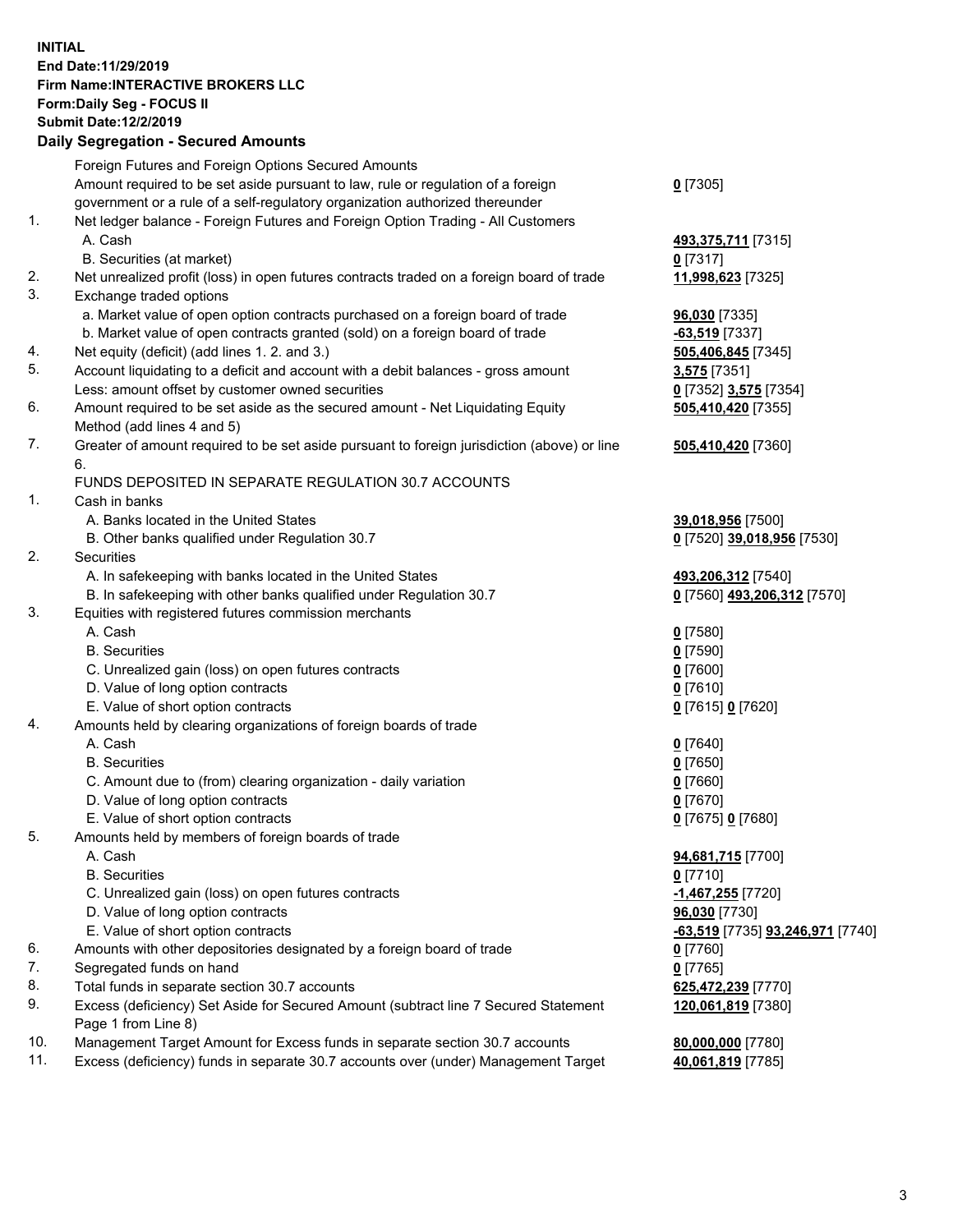**INITIAL End Date:11/29/2019 Firm Name:INTERACTIVE BROKERS LLC Form:Daily Seg - FOCUS II Submit Date:12/2/2019 Daily Segregation - Segregation Statement** SEGREGATION REQUIREMENTS(Section 4d(2) of the CEAct) 1. Net ledger balance A. Cash **4,136,489,529** [7010] B. Securities (at market) **0** [7020] 2. Net unrealized profit (loss) in open futures contracts traded on a contract market **-85,445,805** [7030] 3. Exchange traded options A. Add market value of open option contracts purchased on a contract market **161,257,358** [7032] B. Deduct market value of open option contracts granted (sold) on a contract market **-200,844,563** [7033] 4. Net equity (deficit) (add lines 1, 2 and 3) **4,011,456,519** [7040] 5. Accounts liquidating to a deficit and accounts with debit balances - gross amount **972,550** [7045] Less: amount offset by customer securities **0** [7047] **972,550** [7050] 6. Amount required to be segregated (add lines 4 and 5) **4,012,429,069** [7060] FUNDS IN SEGREGATED ACCOUNTS 7. Deposited in segregated funds bank accounts A. Cash **1,058,899,670** [7070] B. Securities representing investments of customers' funds (at market) **1,834,669,425** [7080] C. Securities held for particular customers or option customers in lieu of cash (at market) **0** [7090] 8. Margins on deposit with derivatives clearing organizations of contract markets A. Cash **10,616,666** [7100] B. Securities representing investments of customers' funds (at market) **1,366,914,859** [7110] C. Securities held for particular customers or option customers in lieu of cash (at market) **0** [7120] 9. Net settlement from (to) derivatives clearing organizations of contract markets **-17,433,784** [7130] 10. Exchange traded options A. Value of open long option contracts **160,687,948** [7132] B. Value of open short option contracts **-200,729,830** [7133] 11. Net equities with other FCMs A. Net liquidating equity **0** [7140] B. Securities representing investments of customers' funds (at market) **0** [7160] C. Securities held for particular customers or option customers in lieu of cash (at market) **0** [7170] 12. Segregated funds on hand **0** [7150] 13. Total amount in segregation (add lines 7 through 12) **4,213,624,954** [7180] 14. Excess (deficiency) funds in segregation (subtract line 6 from line 13) **201,195,885** [7190] 15. Management Target Amount for Excess funds in segregation **155,000,000** [7194] **46,195,885** [7198]

16. Excess (deficiency) funds in segregation over (under) Management Target Amount Excess